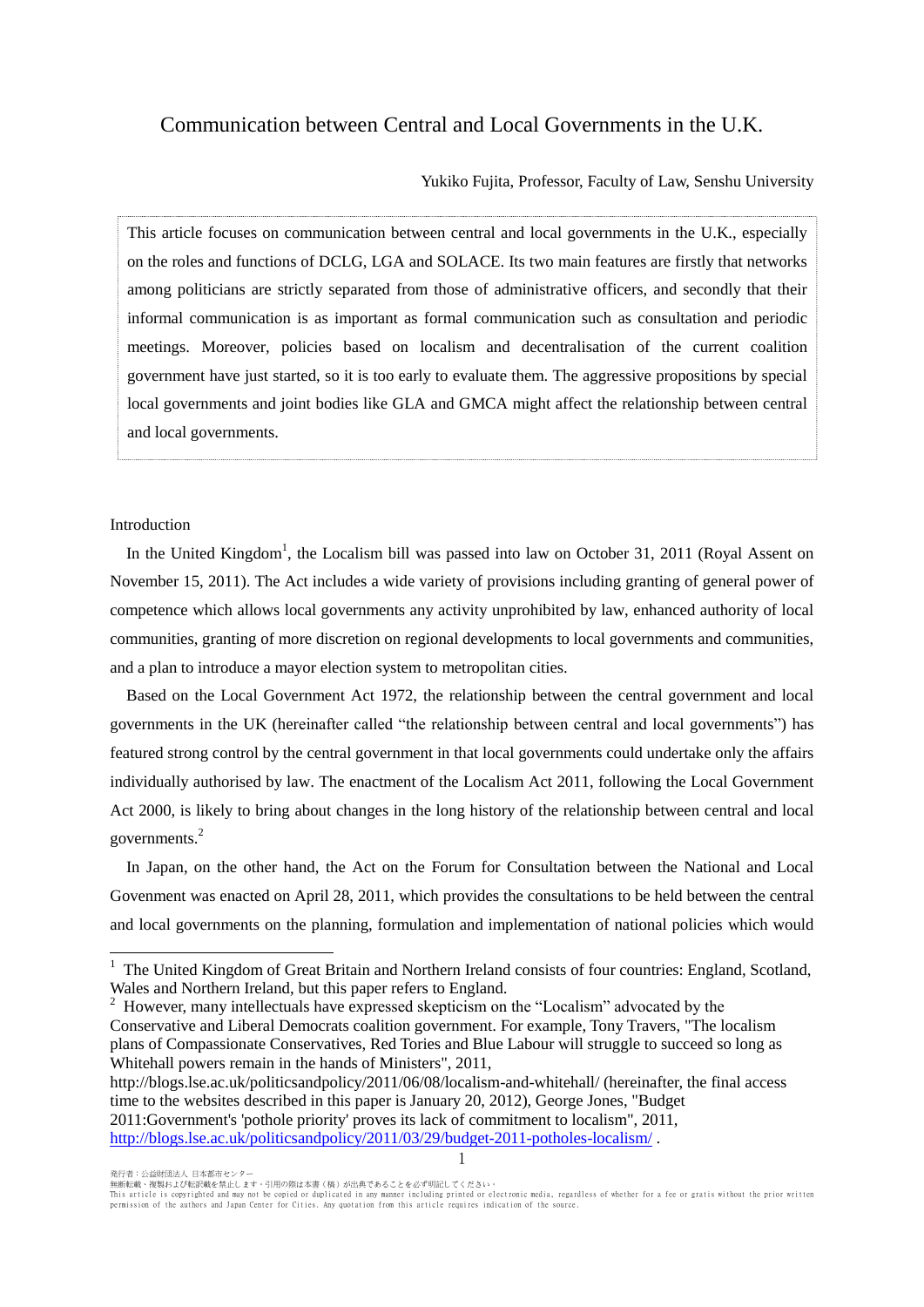affect local governance. Twelve committee meetings including subcommittees have already been held up to December 2011. Thus, people's interest is increasing in Japan as well for the involvement of local governments in the policy formation of the central government.

Under such circumstances, I was requested by the Japan Center for Cities to join their hearing survey<sup>3</sup> of December 2011 and write a paper on the relationship between central and local governments with a particular focus on the Department for Community and Local Government (DCLG), Local Government Association (LGA), and Society of Local Authority Chief Executive and Senior Managers (SOLACE). This paper therefore describes, based on the outcome of the hearing survey, their organisations, system and actual operation, as well as their roles in the relationship between central and local governments.

## 1. Department for Community and Local Government (DCLG)

DCLG was established at the time of the Cabinet reshuffle of May 2006 under the Blair Labour Party government, and was maintained after the change of government. Its main responsibilities are all affairs related to the fields of regional finance including regional resurrection and economic growth, urban planning, housing and fire and emergencies, under the policy of decentralisation and localism.

#### (1) Organisation

In the DCLG, there are the team of Ministers and the Board of senior managers to support ministers, under which are three agency groups and one department team along with 14 sections (hereinafter the organisation and posts are as of December 2011 when the hearing survey was conducted).

The team of Ministers is headed by the Rt. Hon. Eric Pickles, MP, Secretary of State, with two Ministers and three Parliamentary Under-Secretaries of State.

The Board to support and advise ministers is chaired by Sir Bob Kerslake, Permanent Secretary, and consists of respective Director Generals of three groups (Localism, Regional, and Finance and Corporate Services) and the Director in charge of the strategy and program team, and three Non-Executive Members. Meetings are to be attended by two members of the team of Ministers.

Unlike the past Permanent Secretaries who have mainly worked for the central ministries government, Permanent Secretary Sir Kerslake has experienced posts of Financial Director and Chief Executive at multiple local governments.<sup>4</sup> Since January 1, 2012, he has succeeded Sir Gus O'Donnel to assume the post of Head of the Home Civil Service concurrently with DCLG Permanent Secretary.<sup>5</sup>

<sup>4</sup> For the biography of Permanent Secretary Sir Kerslake, see

<http://www.communities.gov.uk/corporate/about/who/board/sirbobkerslake/>

<sup>&</sup>lt;sup>3</sup> The hearings were conducted at LGA and SOLACE on December 7, 2011, at Southend-on-Sea Borough Council on December 8, at Manchester City Council on December 9, and at DCLG on December 12. I wish to express my appreciation to all the people concerned. I might add, however, that the responsibility for the contents of this paper rests solely with me.

According to the hearing survey at SOLACE, there used to be many cases of ex-Chief Executive of local councils assuming senior posts of the central ministries and agencies, but the number of such cases has decreased due to the recent severe competition resulting from the decreased number of posts in the central government.

Sir O'Donnell concurrently held the post of Cabinet Secretary and Permanent Secretary for the Cabinet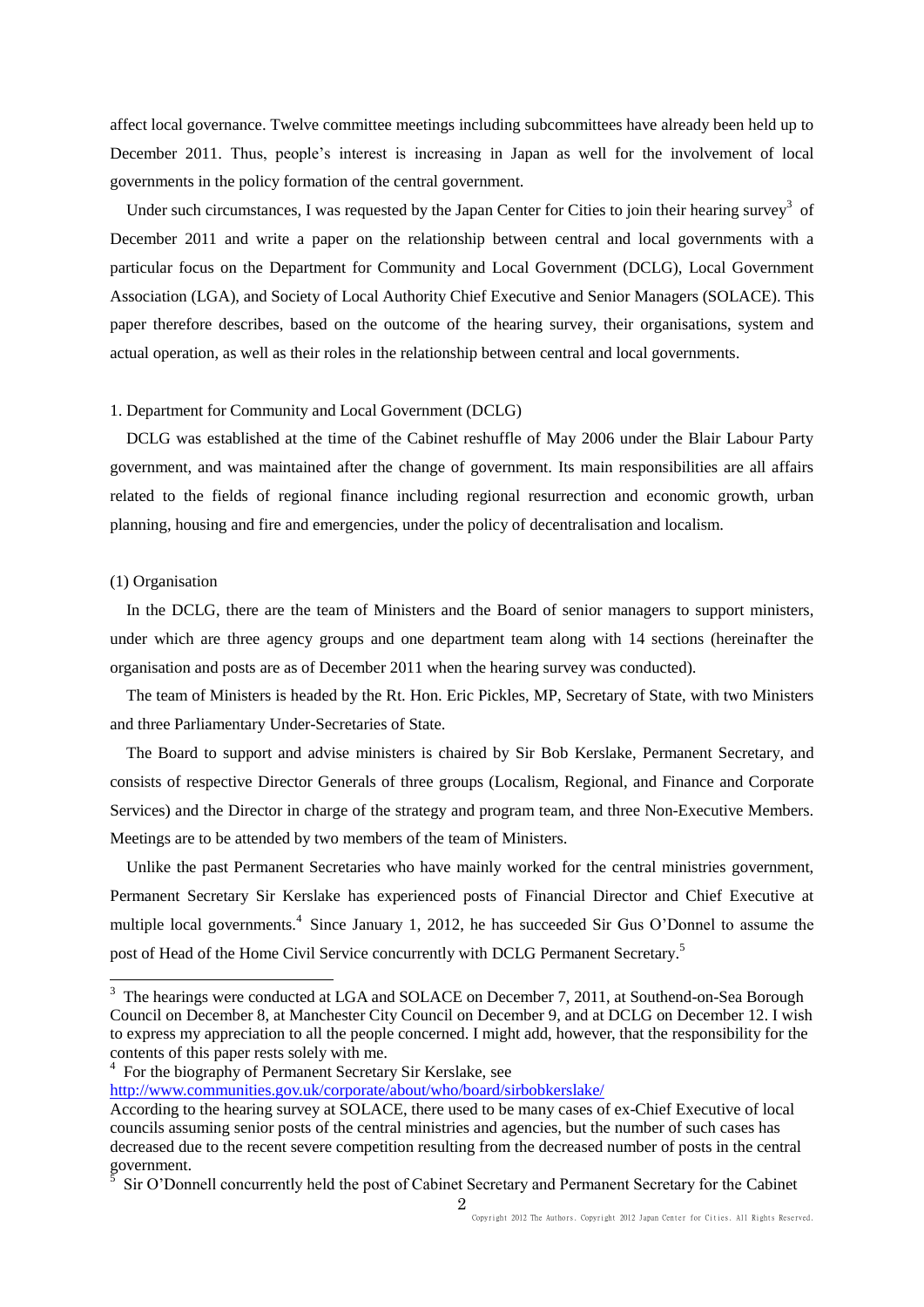# (2) Changes after the change of government

After the change of government in 2010, the following changes can be pointed out in the relation between DCLG and local governments.

## a. Abolition of Government Office for the Region, and setting of a new region

Before 1994, respective central ministries and agencies established their own regional offices, and their jurisdictions were also far from being unified. From 1994 onward, Government Office for the Region was established at nine locations in England, to which respective government ministries temporarily transferred their staff in order to carry out government policies at a local level and manage grant-aided projects.<sup>6</sup> However, in the policy agreement of the Conservative Party and Liberal Democrats coalition government released immediately after the change of government in May 2010 and as one of the measures for promoting decentralisation and democratic participation, it was announced to abolish the Government Office for London as well as to consider the abolition of remaining eight offices, $\frac{7}{1}$  and the abolition of those eight offices was eventually decided in the government expenditure review in October the same year.

After the decision to abolish the Government Office for the Region, DCLG divided the state into 14 areas, and is trying to collect information on each area by appointing their senior staff as Directors of respective areas. Directors and staff-in-charge visit the assigned area regularly; meet with the Leader and Chief Executive of local government and the business people concerned with the Local Enterprise Partnership (LEPs);<sup>8</sup> and listen to local opinions and requests; and put them together in a report. A summary of all reports is prepared every month to share information among departmental staff.

# b. Changes in the collection and use of information

 $\overline{a}$ 

Some changes have occurred also in the collection and usage of data by the central government after the change of government. During the Labour Party government, the central government demanded a wide variety and huge volume of data from local governments, which was mainly used for evaluating their performance. Particular emphasis was placed on the four fields of education, transportation, healthcare and crime for which goals were established, and the degree of the achievement was discussed according to the data collected.

After the change of government, however, conventional data collection by the central government has

Office in addition to Head of the Home Civil Service, but the current coalition government has decided to distinctively separate this tri-hatted role. Consequently, Sir Jeremy Heywood is to assume the post of Cabinet Secretary and Mr. Ian Watmore the post of Permanent Secretary at the Cabinet Office.

<sup>6</sup> Mitsutaka Harada,"Kuni no chiho desaki kikan no minaoshi wo meguru giron (Deliberations on the Review of the Local Branches of the central government )", *Reference* November 2011 issue, p.64 Cabinet Office, The Coalition: our programme for government, 2010, p.12.

<sup>&</sup>lt;sup>8</sup> Program for the collaboration between local government and enterprises to promote local economic development, introduced by the coalition government to replace the Regional Development Agency (RDA) by the Labour Party government. Council of Local Authority of International Relations, *Eikoku no chiho jichi (The British Local Autonomy) (summary) – 2011 revision –*, 2011, P.85-88.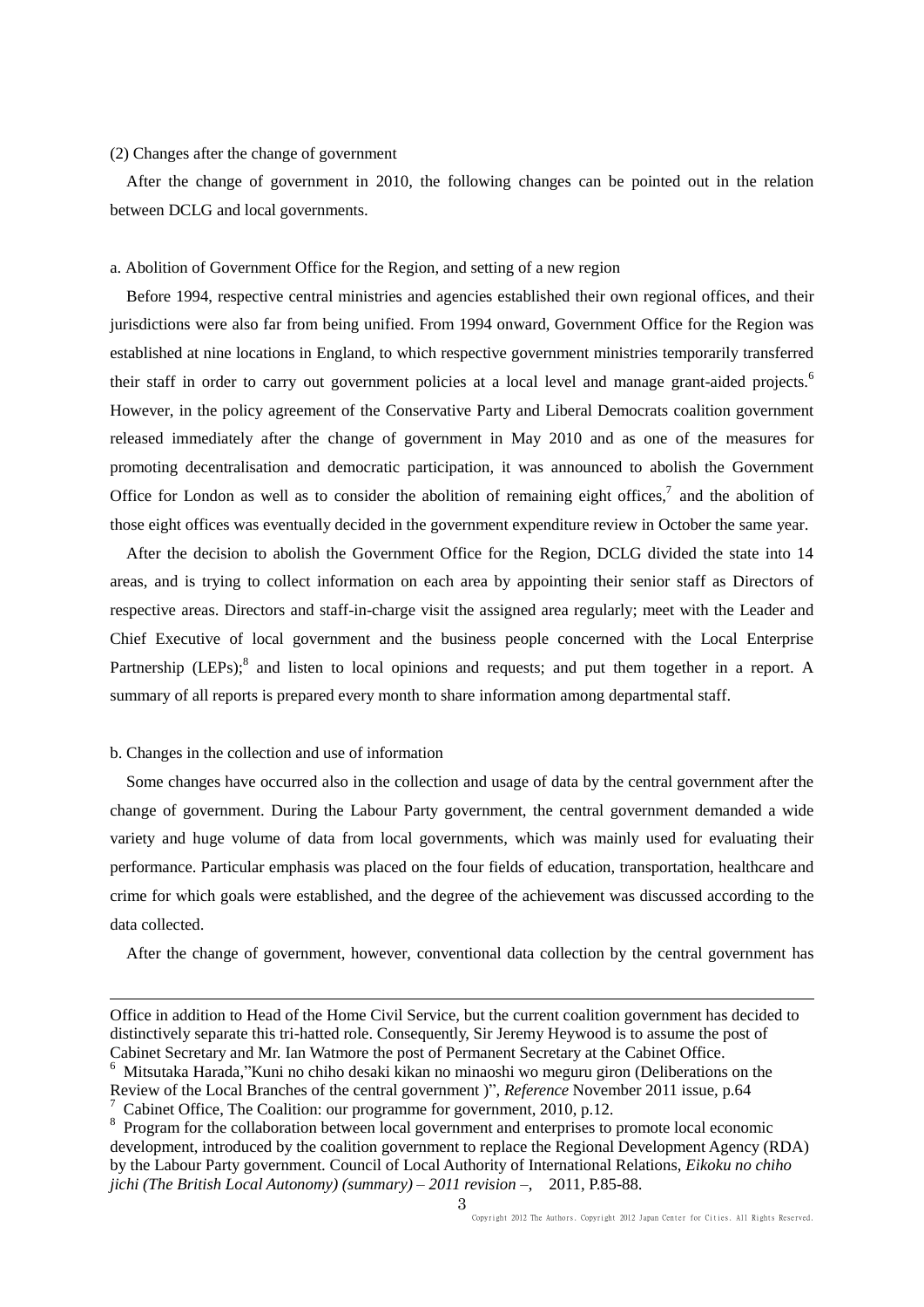been limited to the minimum, and decisions such as on the type of data to be collected, its usage and analysis method were entrusted to each local government. Consequently, policy evaluation of the performance of local governments by the central government has hardly been implemented. This also changed the role of DCLG to recommend evaluation by the local government itself, and to provide information for that purpose.

# (3) Communication between the central government and local governments

#### a. Formal communication

When respective ministries and agencies formally propose a large-scale project, policy or legislation, it is required to follow a consultation procedure for inviting opinions of the subject party or interested parties for increased transparency, efficiency and effectiveness to clearly fulfil accountability.<sup>9</sup> In the case of projects or bills related to the affairs of local government, the comments of councillors and Chief Executives of local governments are invited, and whether to proceed with a proposal is determined by reviewing evidence, data and reactions from the region. The same procedure basically applies to the Green Paper proposed by the government as material for discussion.

#### b. Informal communication

Besides the formal communication process as mentioned above, informal communication takes place more frequently. Just as DCLG Directors visit their assigned areas, Chief Executives and staff of local governments often visit the DCLG on a specific project and meet with persons in charge. There is a convention in the central government that members of Parliament outside the government shall not contact civil servants.<sup>10</sup> Laeders and councillors of local governments do not normally contact DCLG staff, either, although their contact is not prohibited. Local politicians meet politicians in the central government such as ministers in most cases.

## c. Personnel exchanges of staff members

In addition, exchanges between DCLG staff and local government staff are generally made through the implementation process of projects or through the conferences such as ones hosted by the LGA, to be mentioned later. However, while there were hardly any secondments of the central government staff to local governments in the past, there have been some among DCLG staff members who took such a career path recently. For example, Mr. David Prout, Director-General, Localism, was Director of Local Government Policy in the Department for Communities and Local Government from 2004 to 2007, and he served as Executive Director for Planning and Borough Development at the Royal Borough of Kensington

<sup>&</sup>lt;sup>9</sup> For general public consultation, see OECD, Background Document on Public Consultation, http://www.oecd.org/dataoecd/4/43/36785341.pdf

<sup>&</sup>lt;sup>10</sup> Although there is no provision to clearly prohibit this, it can be considered a de facto prohibition. Martin Stanley, *How to be a civil Servant*, Politico's, 2000, p.102, *Seiji Kihara, Eikoku Okura sho kara mita Nihon (Japan as Seen from HM Treasury)*, Bungei Shunju, 2002, p.177.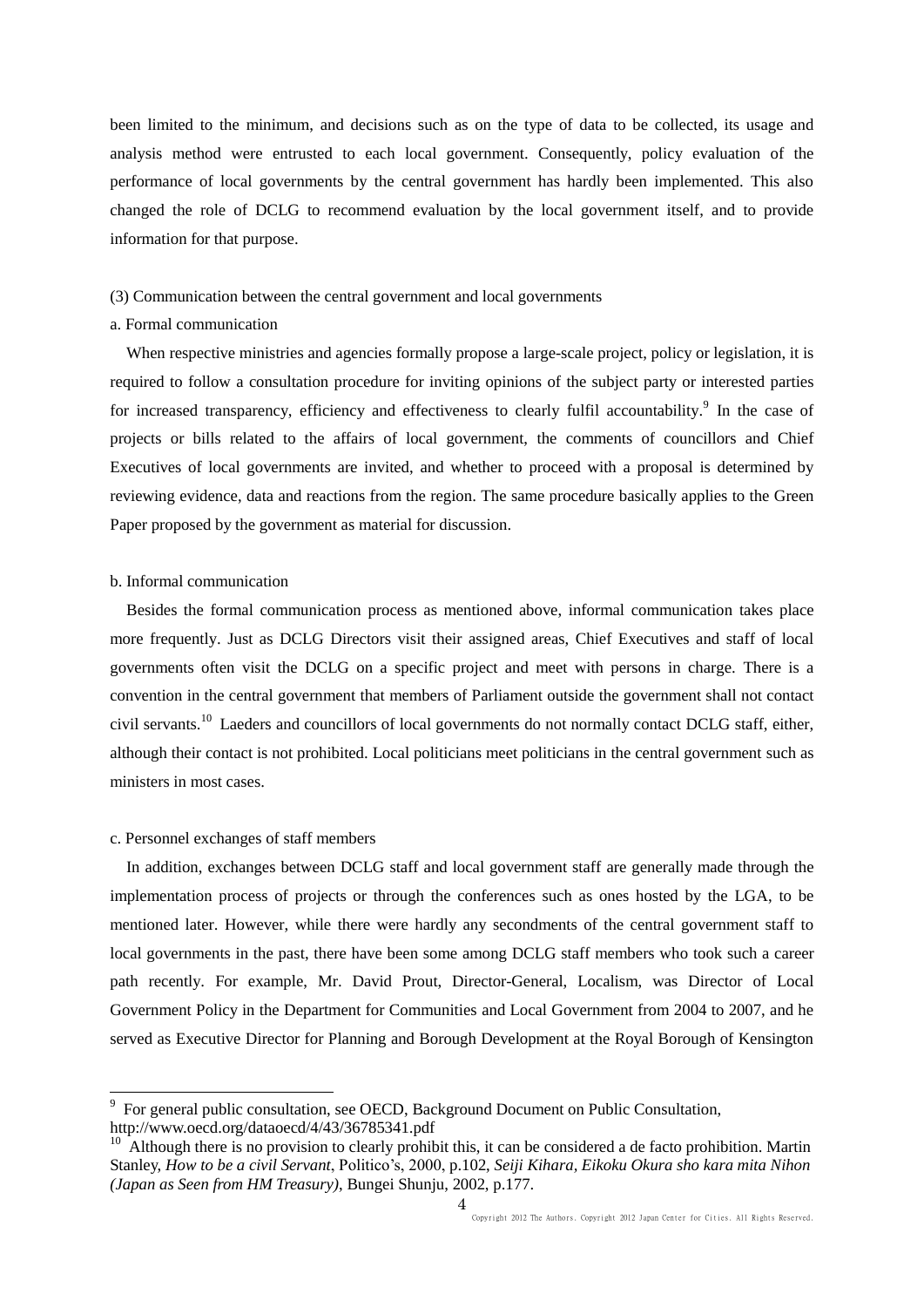and Chelsea in London from 2007 to 2009 before assuming his present post.<sup>11</sup>

Generally speaking, as mentioned above, considering that "DCLG should leave decisions to local governments, and their role is to provide local governments with information and advice for that purpose," DCLG clearly expresses their commitment to putting emphasis on communication with local governments under the current government policy of promotion of decentralisation and localism. However, staff in charge at DCLG also realise that it is difficult to grasp the situation and needs of local government, small ones in particular, and there still are strong complaints on the part of local governments that "civil servants of the central government don't know about the region."<sup>12</sup> It will be a long time before the central government and local governments understand each other.

# (2) Local Government Association (LGA)

LGA is an organisation established in April 1997 by integrating multiple individual local government organisations which had been active nationwide, and puts together requests of local governments into proposals to the central government, undertaking proactive lobbying activities.<sup>13</sup> Participation is on an arbitrary basis, but almost all local governments (counties, districts, metropolitan districts, unitaries, London boroughs, partial-affairs associations) of England and Wales join in it, and its activities are mainly conducted by politicians of local governments such as leaders and councilors of local councils, and elected mayors.

# (1) Organisation

 $\overline{a}$ 

It comprises the Executive, the supreme decision-making body of the LGA, and various committees (Boards) underneath, reflecting the share of local council seats by respective parties. There are four party groups, the Conservative group, Labour group, Liberal Democrats group and Independent group, and independent activities are performed by each group.<sup>14</sup> The Executive consists of 9 Conservative Party members, 7 Labour Party members, 5 Liberal Democrat members, 1 Independent member plus 10 Regional representatives, 3 Named substitues,and 7 Non-voting members, and Sir Merrick Cockell, Leader of the leading Conservative Party group, assumes the post of Executive Chairman, namely the Chairman of LGA.<sup>15</sup> Nine Boards are established under the Executive by category.<sup>16</sup>

<sup>&</sup>lt;sup>11</sup> See, http://www.communities.gov.uk/corporate/about/who/board/davidprout/.

<sup>&</sup>lt;sup>12</sup> The same kind of remark was heard in the hearing survey at SOLACE.

<sup>&</sup>lt;sup>13</sup> Former organisations are Association of County Councils, Association of District Councils, and Association of Metropolitan Authorities. As Japanese literature on LGA, Zenkoku Shicho kai (the National Conference of Mayors), *Kaigai no 'Zenkoku Shicho kai'II (Overseas 'National Conference of Mayors' II)*,, 2004, Susumu Takashima, "Local Governance System in the UK" *Chiho Zaimu*, April 2001.

<sup>14</sup> See, http://www.local.gov.uk/about-politicalgroups.

<sup>&</sup>lt;sup>15</sup> See, http://www.local.gov.uk/web/10161/lga-executive/-/journal\_content/56/10161/28693/

[ARTICLE-TEMPLATE.](http://www.local.gov.uk/web/10161/lga-executive/-/journal_content/56/10161/28693/%20ARTICLE-TEMPLATE) Sir Cockell is Leader of the Royal Borough of Kensington and Chelsea. <sup>16</sup> The nine boards are the Children and Young People Board, Economy and Transport Board, European and International Board, Workforce Board, Community Wellbeing Board, Culture, Tourism and Sport Board, Environment and Housing Board, Improvement Board, and Safer and Stronger Communities Board.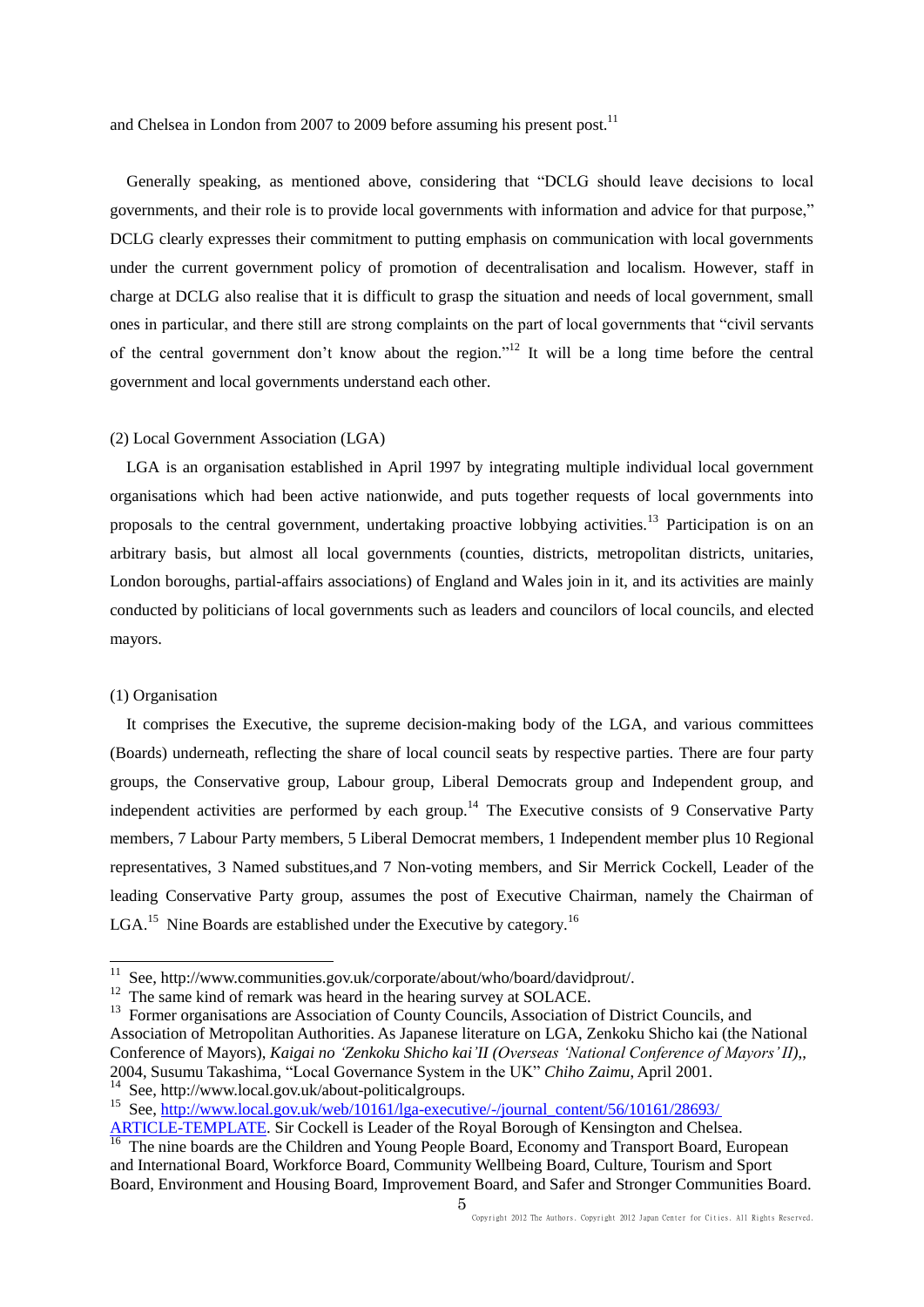# (2) Activities of members

 Sir Cockell, Chairman of the LGA, meets with the Rt. Hon. Pickles, Secretary of State for DCLG every Wednesday morning, featuring a meeting between Conservative Party politicians rather than a meeting between the central and local governments. In many cases, the chairman of each political group of the LGA concurrently holds an important position at their party, maintaining a close relationship with the members of Parliament in the same party. On the other hand, for each policy sector or issue, dialogues between competent ministers of the central government and responsible persons of the LGA (such as the chairman of the board concerned) and lobbying for members of Parliament through the LGA Public Affair Team are carried out regularly. In principle, the LGA members as politicians in local governments contact politicians of the central government such as ministers.

Within the LGA, individual matters are discussed at one of the Boards under the Executive, and opinions are formulated. The matter is then sent to the Executive and authrised as an official opinion of the LGA. There are differences of opinion among four political groups for almost all matters, and as mentioned later, the Secretariat staff play important roles in the process of adjusting opinions among groups and formulating an opinion of the LGA.

# (3) The Secretariat staff

 $\overline{a}$ 

 The Secretariat staff members of the LGA support activities of the members, provide information to local governments, and host training and events among other things. The Secretariat staff members are those who mainly communicate with the staff of local governments and civil servants of the central government. There are about 270 staff members in the Secretariat with the Chief Executive at the top. Including incumbent Chief Executive, Ms. Carolyn Downs, many of successive Chief Executives were ex- -Chief Executive of local governments.<sup>17</sup> Among the staff, there are four members each for the Conservative group, Labour group, and Liberal Democrats group, and two members for the Independent group, who are in charge of support of the political activities of each political party group. Furthermore, about five staff members in charge of public affairs in the Communication Division<sup>18</sup> provide policy information and analysis, give advice on political negotiations, and prepare drafts of statements and

See, http://www.local.gov.uk/web/guest/boards.

<sup>17</sup> Ms. Downs who became Chief Executive in December 2011, started her career as an assistant librarian in the London Borough of Haringey, and after serving in several boroughs, became Director of Environment and Community Services of Shropshire County Council in 1999, and became Chief Executive of the Council in 2003. She was Deputy Permanent Secretary and Director General of Corporate Performance at the Ministry of Justice from 2009, and Chief Executive of the Legal Services Commission from March 2010 before assuming the post of Chief Executive of the LGA. See

[http://www.local.gov.uk/web/10161/media-releases/-/journal\\_content/56/10161/2847593/N](http://www.local.gov.uk/web/10161/media-releases/-/journal_content/56/10161/2847593/)EWS-TEMPLA TE. According to the hearing survey, the former Chief Executive also worked for local governments for about 40 years.

<sup>&</sup>lt;sup>18</sup> There are 50 to 60 staff members in the Communication Division with about 7 cadres for media response, those in charge of communication such as Internet, twitter, online, etc., and those in charge of hosting events such as conventions.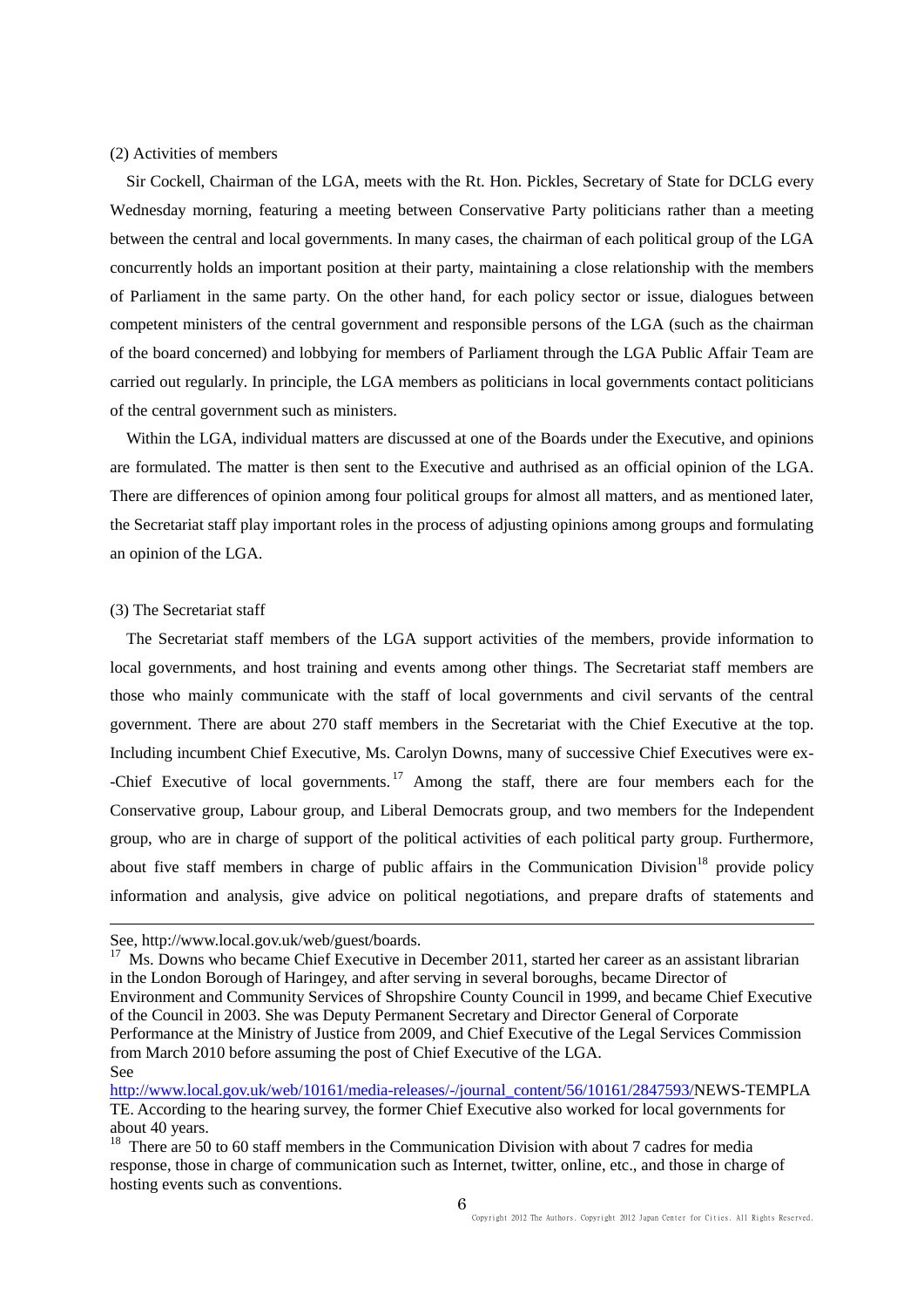speeches. They play an important role for consensus-building among four political groups, and no political neutrality is required for them. On the other hand, for the staff members who are engaged in policy analysis and policy creation, expertise in each policy area as well as neutrality and balance from each political party are required. Reflecting the stable and long-standing status of councillors of local governments, there are many members with long-term activities. This may be the reason why their relationship with the Secretariat staff is said to be much closer than the relationship between ministers of the central government and civil servants.

Of about 270 staff members, those on secondment from local governments and the central government are only one each, because every organisation is cutting down on the number of staff for financial reasons, leaving not much room for personnel exchanges. However, many of the LGA staff members have work experience in local governments or the central government, and the knowledge obtained from such experience can be put to good use in the organisation, complementing the personnel exchanges with the central or local governments by temporary transfer.

# (4) Sources of revenue and ingenuity of securing independence

The central government grants account for 40 to 45% of the source of revenue of the LGA, and the balance is covered by membership fees from local governments and service charges, etc. In recent years, grants from the central government have been reduced, resulting in the reduced fiscal scale of the LGA, but measures have been taken by cutting down on the number of staff, review of operation, etc., and attempts have been made to reduce the membership fee burden of local governments as well. Grants from the central government are being used only for limited purposes which contribute to the enhancement of local government services, including training and capacity development of councilors and staff of local governments, while trying to ensure independence from the central government. On the other hand, membership fees collected from members are said to be appropriated for more political activities.

# 3. Society of Local Authority Chief Executive and Senior Managers (SOLACE)

 SOLACE is the representative body for Chief Executive and senior managers to promote public sector management excellence. It consists of about 320 Chief Executives of local governments (accounting for over 90% of all local governments), about 40 Chief Executives of relevant public organisations, and over 800 senior managers.<sup>19</sup>

## (1) Organisation

 $\overline{a}$ 

SOLACE members elect the Executives, namely a President, two Vice Presidents, a Past President, a

 $19$  The number of SOLACE members has been on the decrease recently. The reasons could be: (i) the number of local governments is on the decrease by conversion into Unitary; (ii) senior managers are also on the decrease because of financial difficulty (there are cases of small-scale local governments sharing a senior management team with another local government to cut down on the number); and (iii) for the same financial reasons, there are increasing numbers of local governments where the Chief Executive membership fee is borne individually instead of the account of the local government.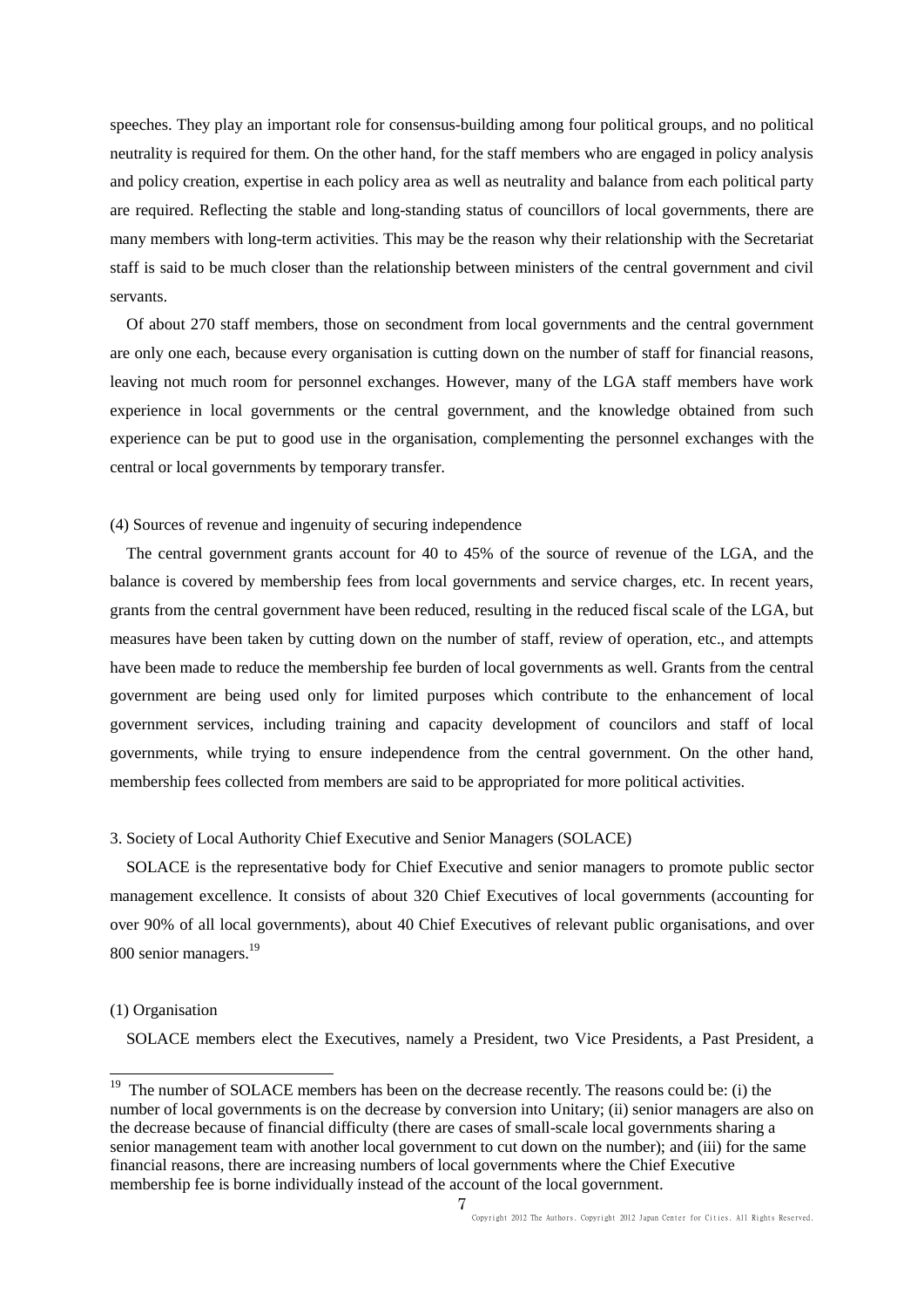Chairman of the Board, a Society Solicitor and a Society Head of Finance Portfolio in the annual general meeting. The SOLACE Management Board consisted of these executives plus a Management Director, two Non-Executive Directors and three Advisors is a main decision-making organ in which the Chairman plays a central role. Incumbent President Mr. Terry Huggins is Chief Executive of Breckland B.C. & South Holland D.C., and Chairman of the Board Mr. Derek Myers is Chief Executive of RB Kensington & Chelsea.<sup>20</sup> On the other hand, the SOLACE Secretariat has only 8 staff members, so the management of the organisation is said to depend largely on the activities of members as mentioned later.

# (2) Suggestions on policies from a practical perspective

The main function of SOLACE in policy formation by the central government is to provide a professional viewpoint for better achievement of policy objectives. Unlike LGA, SOLACE is not an organisation intended for political activities, and they are not involved in direct lobbying activities or making a counterproposal.

When the government policy proposal is introduced, SOLACE expresses its opinion from a practical perspective via both an official route and unofficial route, and tries to have it reflected in the policy. The official methods include, firstly, answering consultation on individual policy proposals indicated by the government as already mentioned in the section on the DCLG, and the expression of opinion to the Green Paper. There are policy groups specialised in each field in SOLACE, and opinions are exchanged informally among members of each group. Hard-core members of each group, placing importance on evidence, try to establish a consensus out of the opinions thus gathered, and organise an opinion of SOLACE as a whole.

The second official method is regular meetings. The meeting held every half year between the Permanent Secretaries and the representatives of SOLACE and LGA staff is particularly important. About 10 SOLACE representatives (Chief Executive of local government members) are elected in consideration of the size and type of local government to ensure representation of the whole of SOLACE, but the political party composition of local governments is not considered. The LGA Chief Executive Agenda Group holds a quarterly meeting inviting SOLACE members, and discusses hot issues and scheduled activities. In principle, SOLACE cooperates with the LGA for the portion agreed upon politically.

On the other hand, unofficial methods include exchange of opinions between SOLACE members and senior civil servants of the central government and managers of the LGA, by way of a network. Such a network does not include politicians, and is a network connecting staff members of central and local governments.

# In conclusion

 $\overline{a}$ 

I have so far discussed the activities of the DCLG, LGA and SOLACE with a focus on the present status of communication between central and local governments. Lastly, I would like to close this paper by

See [http://www.solace.org.uk/about\\_society\\_officers.asp](http://www.solace.org.uk/about_society_officers.asp) and

http://www.solace.org.uk/about\_management\_board.asp.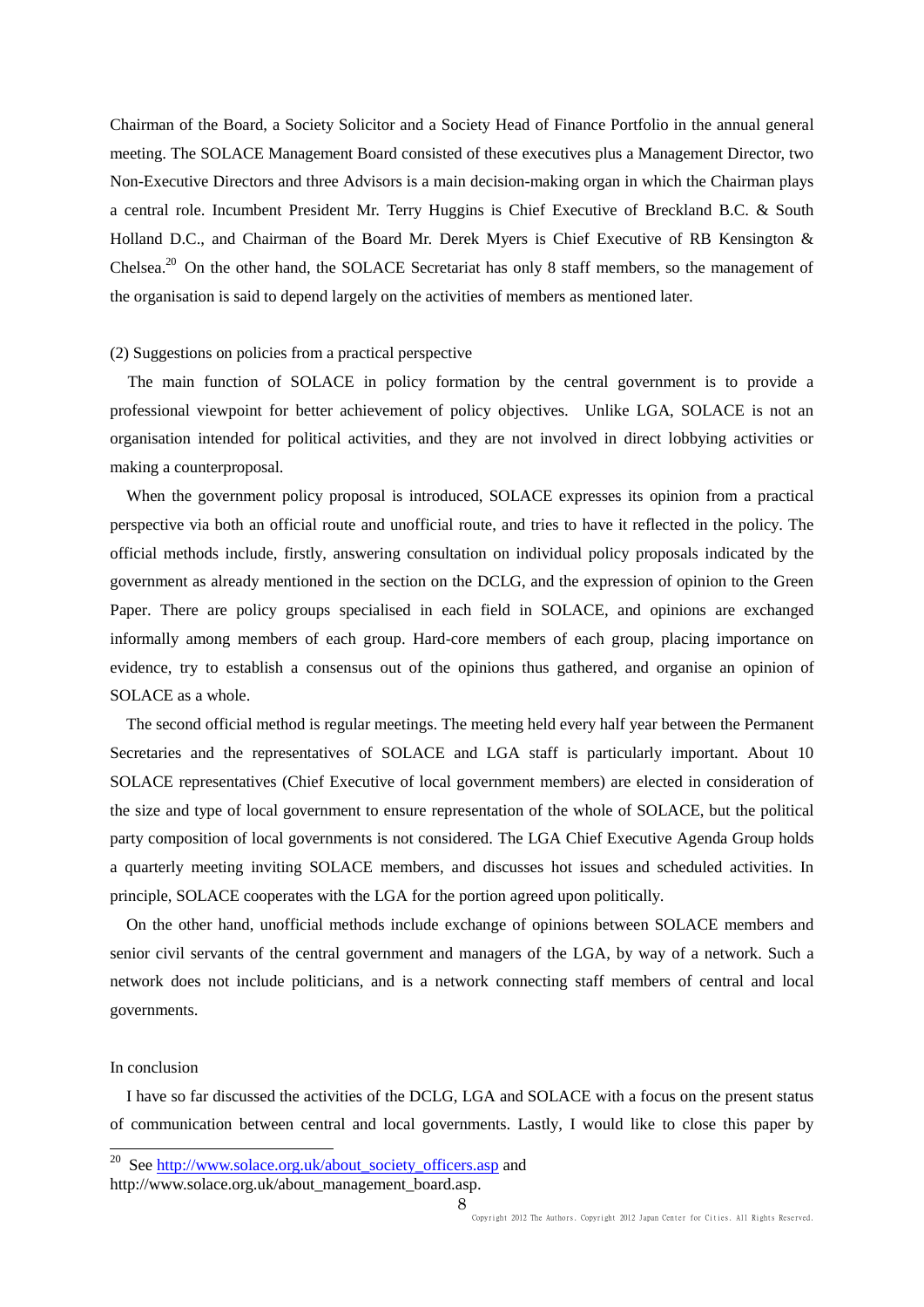summarising the characteristics of the relationship between central and local governments in the UK, as well as adding what I could not go into in detail in this paper.

What can be pointed out first of all as characteristics of the relationship between central and local governments in the UK is a clear separation between bureaucrats and politicians. The relationships among politicians and those among government staff members are established independently, and their networks are clearly separate. The same applies to the organisations concerned with local governments. While the LGA which is positioned as the core for a politicians' network places emphasis on political lobbying, SOLACE, connecting networks of administrative staff, has the objective of contributing to the enhancement of policy details and management technique from a politically neutral standpoint.

Secondly, the main methods of official communication are to reply to consultations and exchange of opinions at various meetings, but unofficial exchange of opinions often takes place, and its effects cannot be ignored. Even in those cases, politicians' networks are basically separated from administrative staff's ones.

Moreover, the current government has clearly laid out localism and decentralisation as basic local government policies, and developed measures accordingly. Consequently, Sir Bob Kerslake who had worked for local governments for a long time assumed the post of Permanent Secretary at the DCLG, and cases of secondments of civil servants to local government are also seen, indicating the government emphasis on dialogue with local governments. However, these policies have just started and they are yet to be evaluated. The effectiveness of localism and decentralisation will depend not only on the attitude of respective central ministries and agencies on the transfer of power to the region, but also on the competence of local governments themselves.

Lastly, I would like to add something about the trends of metropolitan cities in an exceptional position in the relationship between central and local governments in the UK, which I could not go into in detail in this paper. First, with regard to the Greater London Authority  $(GLA)$ ,  $^{21}$  the proposal titled "Further devolution" to London" was submitted to the DCLG by the Mayor of London in June 2010 after the abolition of the London Regional Office, and some of the items were to be realised by the Localism Act. Also, 10 local governments centering on the City of Manchester, which had formed the Association of Greater Manchester Authorities (AGMA), successfully established the Greater Manchester Combined Authority (GMCA) with legal standing in April 2011, which is to undertake mainly large-scale economic development, area redevelopment, adjustment of transport measures.<sup>22</sup> GLA, AGMA and GMCA proactively propose to the central government their regional strategies, as well as devolution and legal measures necessary for their realisation. They are administrative organs which have unique positions in the UK, but their proactive policy proposal to the central government and partnership on an equal basis will

 $\overline{a}$ 

 $21$  Established in 2000 and as a local government covering the greater London area extensively under the directly elected Mayor, implementing planning, adjustment and formulation of strategies on public transport, regional planning and housing policy, economic development and urban planning, environmental conservation, police, fire and emergency planning, culture, sightseeing, media and sports, health and sanitation, etc., op. cit. Council of Local Authorities for International Relations, p.20-25.

<sup>&</sup>lt;sup>22</sup> AGMA and GMCA, op. cit. Council of Local Authorities for International Relations, p.26-27.